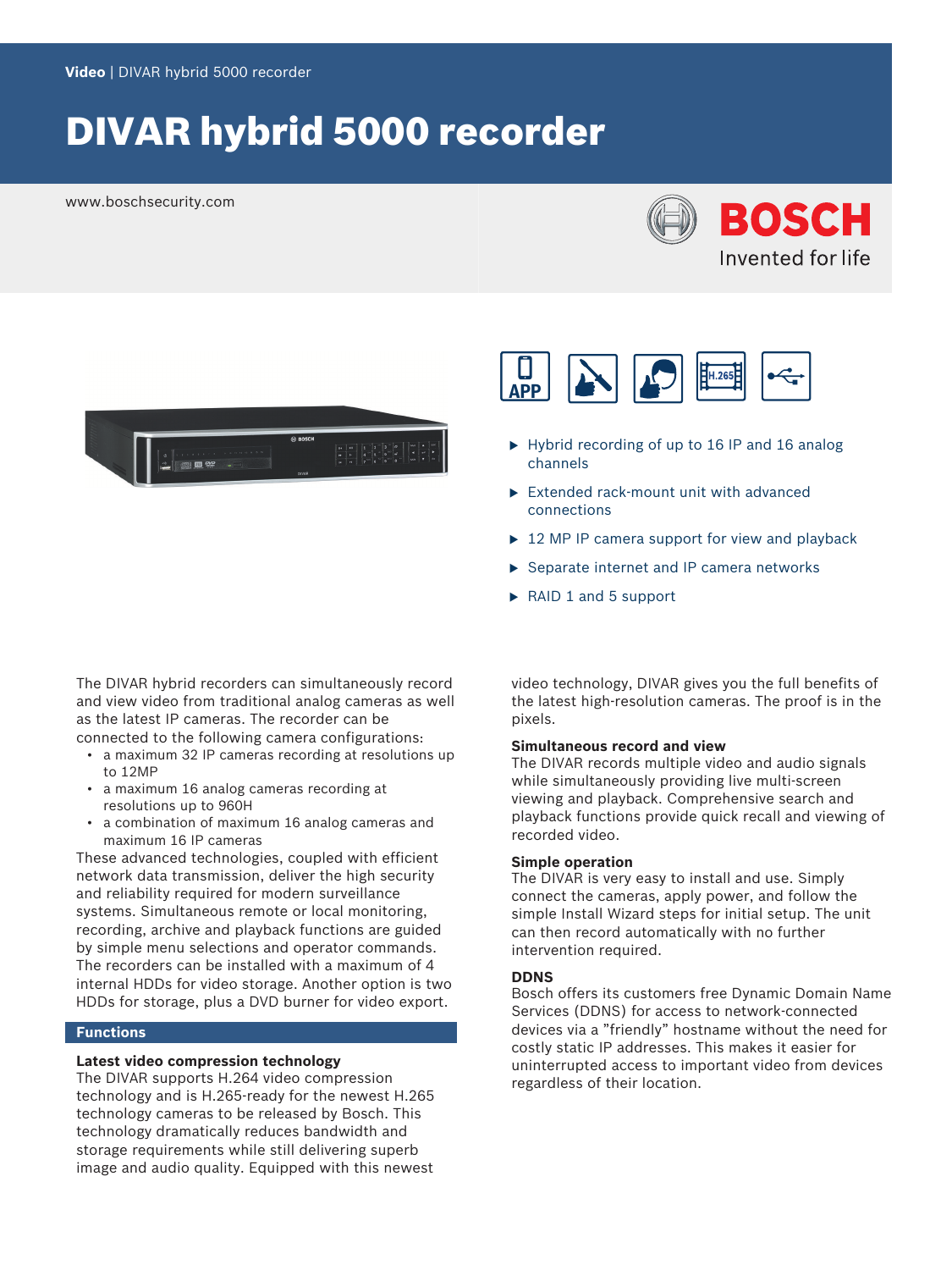## **Alarms**

All models have extensive alarm handling functions and telemetry control. Alarm functions include local inputs and relay outputs, plus motion detection in user-defined areas. If an alarm is detected, the DIVAR can:

- send an e-mail notification and/or FTP push
- sound a buzzer and/or display a warning
- activate local alarm output

#### **Local control**

The unit can be easily operated and programmed via the on-screen display menu system using:

- the supplied mouse
- the front panel control keys
- the supplied remote control

## **Inputs and outputs**

Video inputs, audio inputs/output, and alarm inputs/ outputs are located on the rear panel.

Two video connectors (VGA/HDMI) provide simultaneous output for monitor A for live display (with zoom) and playback (display can be frozen and zoomed). The displays allow full-screen, multi-screen, and sequenced viewing.

#### **Network control**

Use the PC software or built-in web application via a network for live viewing, playback, and configuration.

#### **Watermark**

The DIVAR includes an authenticity check for both local and remote archives, ensuring recording integrity. An Archive Player is provided for playback of secure video files and to check if video is authentic.

#### **Smartphone App**

A DIVAR Viewer App from Bosch for iOS and Android devices is available for:

- live and playback viewing
- recorder configuration
- PTZ control

This means you can watch live video from cameras connected to the DVR from anywhere in the world. You can also control focus, pan, tilt and zoom on PTZenabled cameras.

#### **Dome control**

The DIVAR can control pan/tilt/zoom (PTZ) equipment using commands sent via IP connection (using ONVIF protocol for supported devices).

#### **Intuikey keyboard**

One Bosch Intuikey keyboard can be connected to this unit to control dome cameras.

## **RAID software**

Units installed with 2 HDDs can support RAID 1 software for mirroring drives. Units installed with 4 HDDs can support RAID 5 software.

#### **Certifications and approvals**

| <b>Standards</b>        |                                                                                                                                                                                                                                          |
|-------------------------|------------------------------------------------------------------------------------------------------------------------------------------------------------------------------------------------------------------------------------------|
| Alarm                   | EN 50130-5:2011, Alarm systems - Part 5:<br>Environmental test methods, Class I, Fixed<br>equipment                                                                                                                                      |
| Lightning<br>protection | To ALL long input / output - and supply-wiring.<br>Alarm inputs and relay output, Video inputs and<br>Outputs, dome-control outputs, power-cable, Audio<br>In/Out.<br>$\pm$ 0.5, 1kV line to line,<br>$\pm$ 0.5, 1 and 2kV line to earth |

| $ENU - JdletV - EUIUPE$              |                                                          |  |
|--------------------------------------|----------------------------------------------------------|--|
| <b>FU Directives</b>                 | 2014/35/EU (LVD), 2014/30/EU (EMC),<br>2011/65/EU (RoHS) |  |
| <b>FMC</b> Emission                  | EN 55032:2012/AC2013. class B                            |  |
| <b>EMC</b> Immunity                  | EN 50130-4:2011/A1:2014                                  |  |
| <b>FMC</b> mains<br><b>Harmonics</b> | EN 61000-3-2:2014                                        |  |
| <b>FMC Mains</b><br>fluctuations     | FN 61000-3-3:2013                                        |  |
| LVD Safety                           | CB scheme + IEC/EN/UL 62368-1:2014/AC:2015               |  |
| <b>RoHS</b>                          | FN 50581:2012                                            |  |

#### **EMC + Safety - USA and Canada**

**EMC + Safety - Europe**

| <b>EMC USA</b>                                | 47 CFR part 15 (FCC), Class B                                                         |
|-----------------------------------------------|---------------------------------------------------------------------------------------|
| Safety USA<br>(UL, cUL)                       | UL 62368-1, Edition 2, Dec 1, 2014                                                    |
| Safety Canada                                 | CAN/CSA-C22.2 No. 62368-1                                                             |
|                                               |                                                                                       |
| India                                         |                                                                                       |
| <b>BIS (Bureau of</b><br>Indian<br>Standards) | BIS registration for external Power adapter<br>(comes / packed with the main product) |
|                                               |                                                                                       |
|                                               |                                                                                       |

# **Australia**

ACMA EMC RCM logo on product label

**Installation/configuration notes**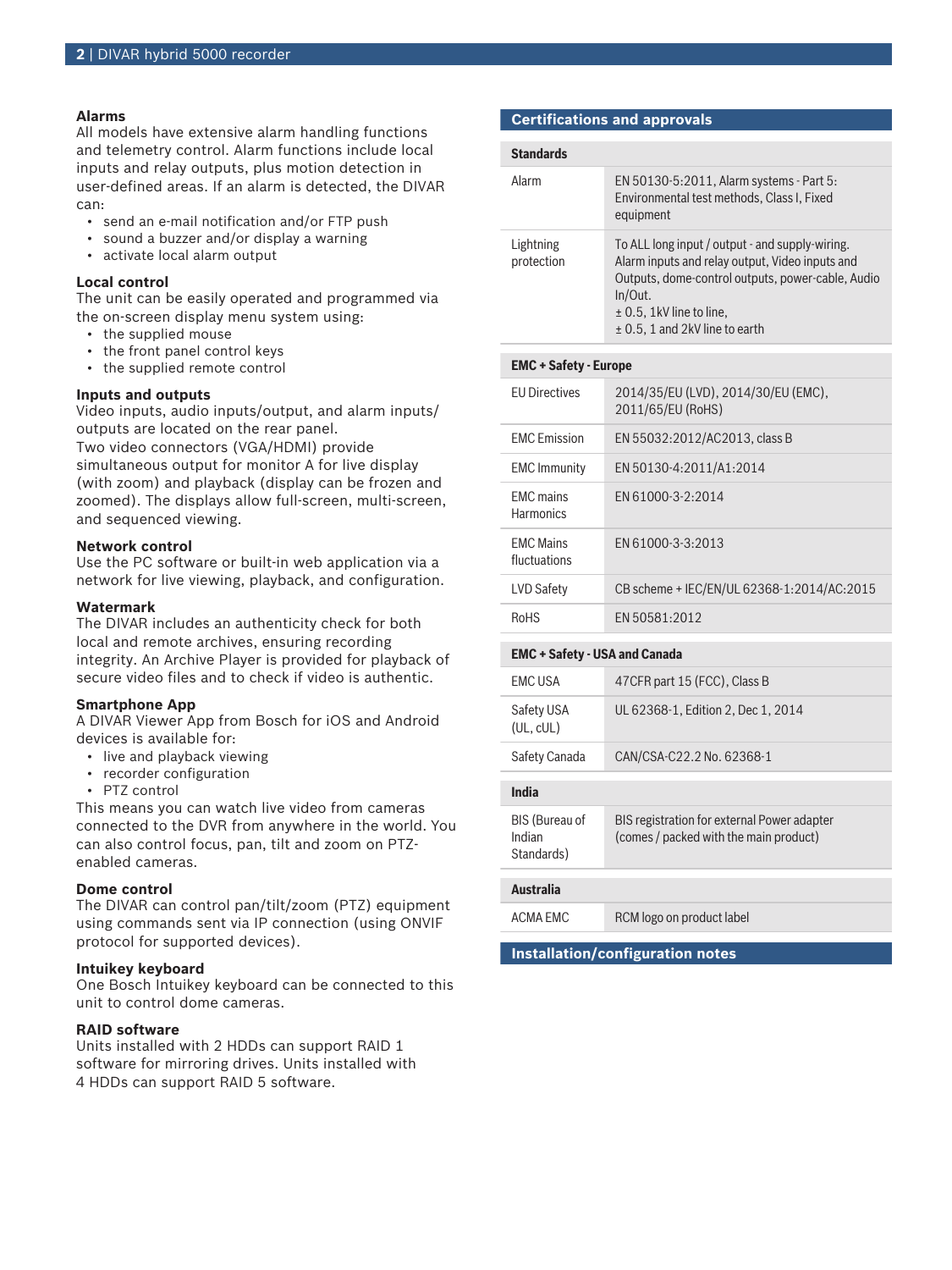

| <b>VIDEO IN</b>                   | 16 BNC for connecting max. 16 analog<br>cameras                                                                                       |
|-----------------------------------|---------------------------------------------------------------------------------------------------------------------------------------|
| T-T                               | Max. 16 IP cameras connected with external<br>switch (if no analog cameras are connected,<br>an extra 16 IP cameras can be connected) |
| 몲                                 | <b>RJ45 Ethernet connection</b><br>(10/100/1000Base-T according to<br>IEEE802.3)                                                      |
| <b>VGA MON.A</b>                  | 1 D-SUB (Monitor output)                                                                                                              |
| <b>HDMI MON.A</b>                 | 1 HDMI (Monitor output)                                                                                                               |
| <b>HDMI MON.B</b>                 | 1 HDMI (output for spot monitor)                                                                                                      |
| <b>ALARMIN</b>                    | 16 screw terminal inputs, cable diameter<br>AWG26-16 (1.29-0.4 mm)                                                                    |
| <b>ALARM OUT</b>                  | 4 screw terminal outputs, cable diameter<br>AWG26-16 (1.29-0.4 mm)                                                                    |
| <b>AUDIO IN</b>                   | 4 RCA (Audio inputs)                                                                                                                  |
| <b>AUDIO OUT</b>                  | 1 RCA (Audio output)                                                                                                                  |
| <b>MIC IN</b>                     | 1 RCA (Audio input)                                                                                                                   |
| <b>RS-485</b>                     | Screw terminal output (Dome control)                                                                                                  |
| <b>KEYBOARD</b>                   | Screw terminal output (Keyboard)                                                                                                      |
| <b>VIDEO OUT</b>                  | D-sub (loop through to other devices)                                                                                                 |
| <b>RS-232</b>                     | DB9 male, 9-pin D-type (Dome control)                                                                                                 |
| ss←                               | Two USB (3.0) connectors for mouse or USB<br>memory device; one USB (2.0) also on front<br>panel                                      |
| eSATA                             | For backup/memory device                                                                                                              |
| Power input with<br>On/Off switch | 100~240 VAC, 50-60 Hz, 1.9 A, 75 W                                                                                                    |
|                                   | Ground connection                                                                                                                     |

# **Technical specifications**

| <b>Mechanical</b>                     |                                          |  |
|---------------------------------------|------------------------------------------|--|
| Dimensions (WxDxH)                    | 440 x 408 x 76 mm (17.3 x 16.1 x 3.0 in) |  |
| Weight (excluding)<br>HDD(s) and DVD) | 6.67 kg $(14.7 \text{ lb})$ approx.      |  |

| <b>Power</b>                                       |                                                                                                 |  |
|----------------------------------------------------|-------------------------------------------------------------------------------------------------|--|
| AC input                                           | 100-240 VAC; 50-60 Hz; 1.9 A, 75 W                                                              |  |
| RTC battery on main<br><b>PCB</b>                  | Lithium CR2032, 3 VDC                                                                           |  |
| Maximum power<br>consumption (no<br>HDD)           | 20W                                                                                             |  |
| <b>Environmental</b>                               |                                                                                                 |  |
| Operating<br>temperature (incl.<br>HDD(s) and DVD) | +0°C to +40°C (+32°F to +104°F)                                                                 |  |
| Storage temperature                                | $-40^{\circ}$ C to +70 $^{\circ}$ C ( $-40^{\circ}$ F to +158 $^{\circ}$ F)                     |  |
| Operating humidity                                 | <93% non-condensing                                                                             |  |
| Storage humidity                                   | <95% non-condensing                                                                             |  |
| <b>Video storage</b>                               |                                                                                                 |  |
| Internal (option)                                  | Max. 4 SATA HDD<br>Max. capacity per HDD: 6 TB<br>Max. supported speed per HDD: 6 Gb/s          |  |
| External (option)                                  | eSATA-connected storage device                                                                  |  |
| <b>Alarms and detections</b>                       |                                                                                                 |  |
| Motion detection set<br>by camera                  | Essential or Intelligent Video Analytics (IVA),<br>Motion +                                     |  |
| Alarm activations                                  | Video loss, motion detection, input alarm,<br>system alarm                                      |  |
| Events triggered by<br>alarm                       | Recording, PTZ movement, alarm out, email,<br>buzzer, screen message, Mon A and B<br>activated. |  |
| Inputs                                             | 16 inputs configurable NO/NC, max. input<br>voltage 5 VDC                                       |  |
| Outputs                                            | 6 relay outputs                                                                                 |  |
| Relay contact                                      | Max. rated, 30 VDC, 2 A continuous or<br>125 VAC, 1 A (activated)                               |  |
|                                                    |                                                                                                 |  |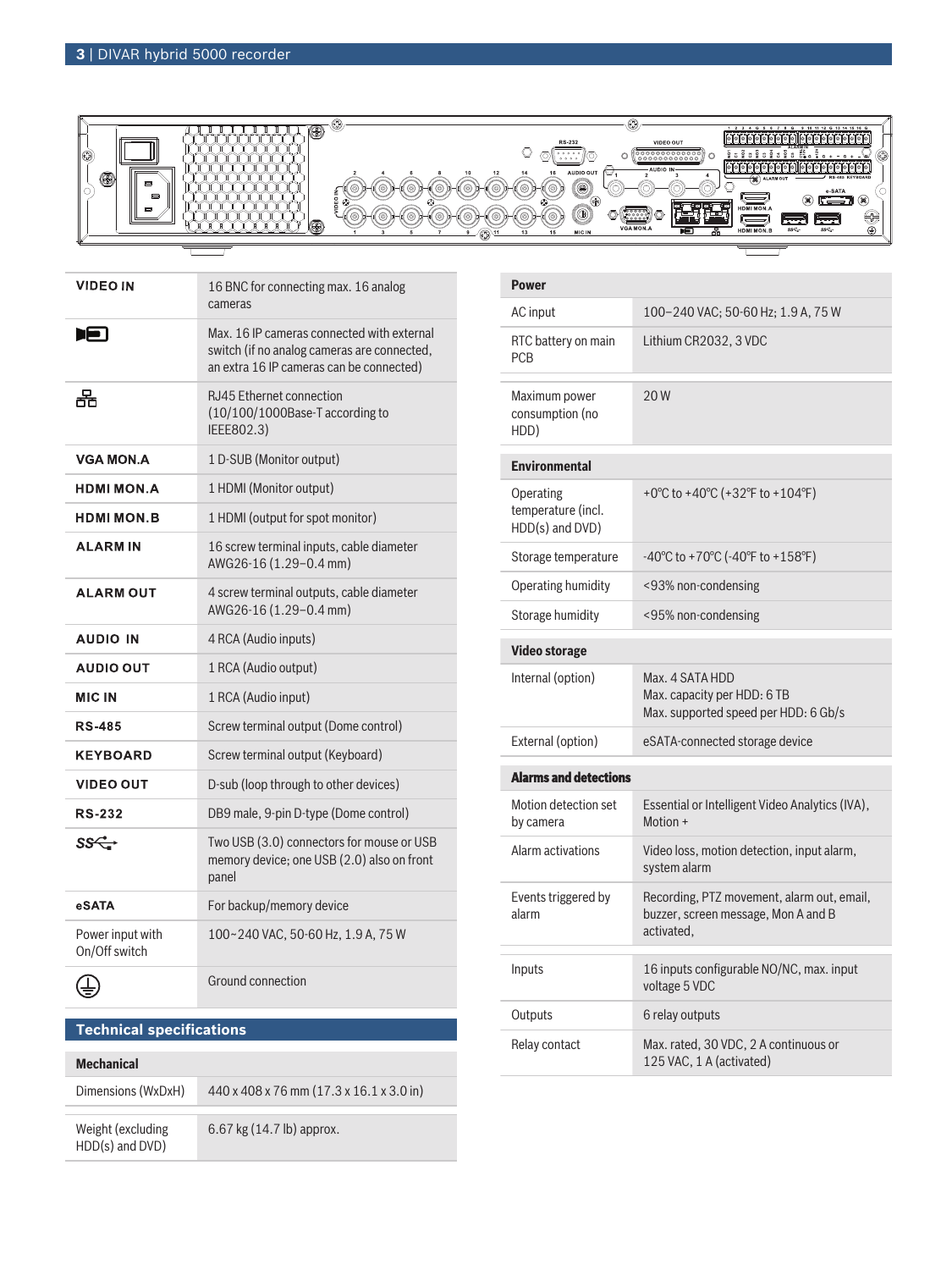| <b>Exporting</b>               |                                                                                                         |  |
|--------------------------------|---------------------------------------------------------------------------------------------------------|--|
| DVD (optional)                 | Built-in DVD+R/RW writer                                                                                |  |
| USB                            | Flash memory or external HDD (FAT32)                                                                    |  |
| <b>Network</b>                 | Video Client or Web Client software                                                                     |  |
| <b>Playback</b>                |                                                                                                         |  |
| Multi-channel                  | Simultaneous 1/4/9/16 channels                                                                          |  |
| Mode                           | Forward, reverse, slow play, fast play, frame-<br>by-frame                                              |  |
| Search                         | Time, channel, type, smart                                                                              |  |
| Network                        | Video Client, Web client, App                                                                           |  |
| Restrict                       | Restrict video by user rights for viewing                                                               |  |
| Protection                     | Protect video against overwriting                                                                       |  |
| <b>Retention time</b>          | Automatically delete recordings after 1 to 365<br>days                                                  |  |
| <b>Recording</b>               |                                                                                                         |  |
| Decoding<br>compression        | H.265/H.264/MJPEG                                                                                       |  |
| Speed                          | Max. 30 IPS per channel, configurable                                                                   |  |
| <b>Bit rate</b>                | 16 kbps to 24 Mbps per channel                                                                          |  |
| Record interval                | 1~120 min (default: 60 min), Pre-record:<br>1~30 sec, Post-record: 10~300 sec                           |  |
| Mode                           | Manual, Scheduled (regular, motion<br>detection, alarm), Stop                                           |  |
| <b>Network control</b>         |                                                                                                         |  |
| Ethernet                       | RJ45 port (10/100/1000 Mbps)                                                                            |  |
| PC software                    | Video Client, Web client                                                                                |  |
| <b>APPs</b>                    | iPhone, Android                                                                                         |  |
| User access                    | Maximum 128 users                                                                                       |  |
| Protocols                      | HTTP, HTTPS, TCP/IP, IPv4/IPv6, UPnP,<br>RTSP, UDP, SMTP, NTP, DHCP, DNS/DDNS,<br>IP Filter, PPPoE, FTP |  |
| <b>Video performance</b>       |                                                                                                         |  |
| Maximum camera<br>inputs       | 16 analog + 16 IP or 32 IP                                                                              |  |
| Maximum incoming<br>bandwidth  | 320 Mbps                                                                                                |  |
| Maximum recording<br>bandwidth | 256 Mbps                                                                                                |  |

| 128 Mbps                                                            |  |  |
|---------------------------------------------------------------------|--|--|
| 12MP, 8MP, 6MP, 5MP, 3MP, 1.3MP, 1080p,<br>720 <sub>p</sub>         |  |  |
| <b>Display</b>                                                      |  |  |
| 3840×2160, 1920×1080, 1280×1024,<br>1280×720.1024×768               |  |  |
| Camera title. Time. Video loss. Motion<br>detection, Recording, PTZ |  |  |
| <b>Audio</b>                                                        |  |  |
| 4 channel (via RCA) 200 to 3000 mV,<br>$10$ k $Ohm$                 |  |  |
| 1 channel (via RCA) 200 to 3000 mV,<br>10 <sub>kOhm</sub>           |  |  |
| 1 channel (via RCA) 200 to 3000 mV, 5 kOhm                          |  |  |
| Bidirectional (audio input and output<br>connected via device)      |  |  |
|                                                                     |  |  |

# **Ordering information**

# **DRH-5532-400N00 Recorder 16ch IP/16ch AN 1.5U w/o HDD**

High-resolution recorder for IP and analog surveillance systems.

Recorder 16ch IP/16ch AN 1.5U w/o HDD Order number **DRH-5532-400N00**

# **DRH-5532-414N00 Recorder 16ch IP/16ch AN 1.5U 1x4TB**

High-resolution recorder for IP and analog surveillance systems. Combination of up to 16 IP and 16 analog camera channels. 1 HDD (4 TB) Order number **DRH-5532-414N00**

# **DRH-5532-214D00 Recorder 16ch IP/16ch AN 1.5U 1x4TB DVD**

High-resolution recorder for IP and analog surveillance systems.

Combination of up to 16 IP and 16 analog camera channels. 1 HDD (4 TB); 1 DVD

Order number **DRH-5532-214D00**

# **Accessories**

**DVR-XS100-A@1 24/7 SURVEILLANCE HDD EXPANSION 1TB**

Storage expansion kit. 1 TB Order number **DVR-XS100-A@1**